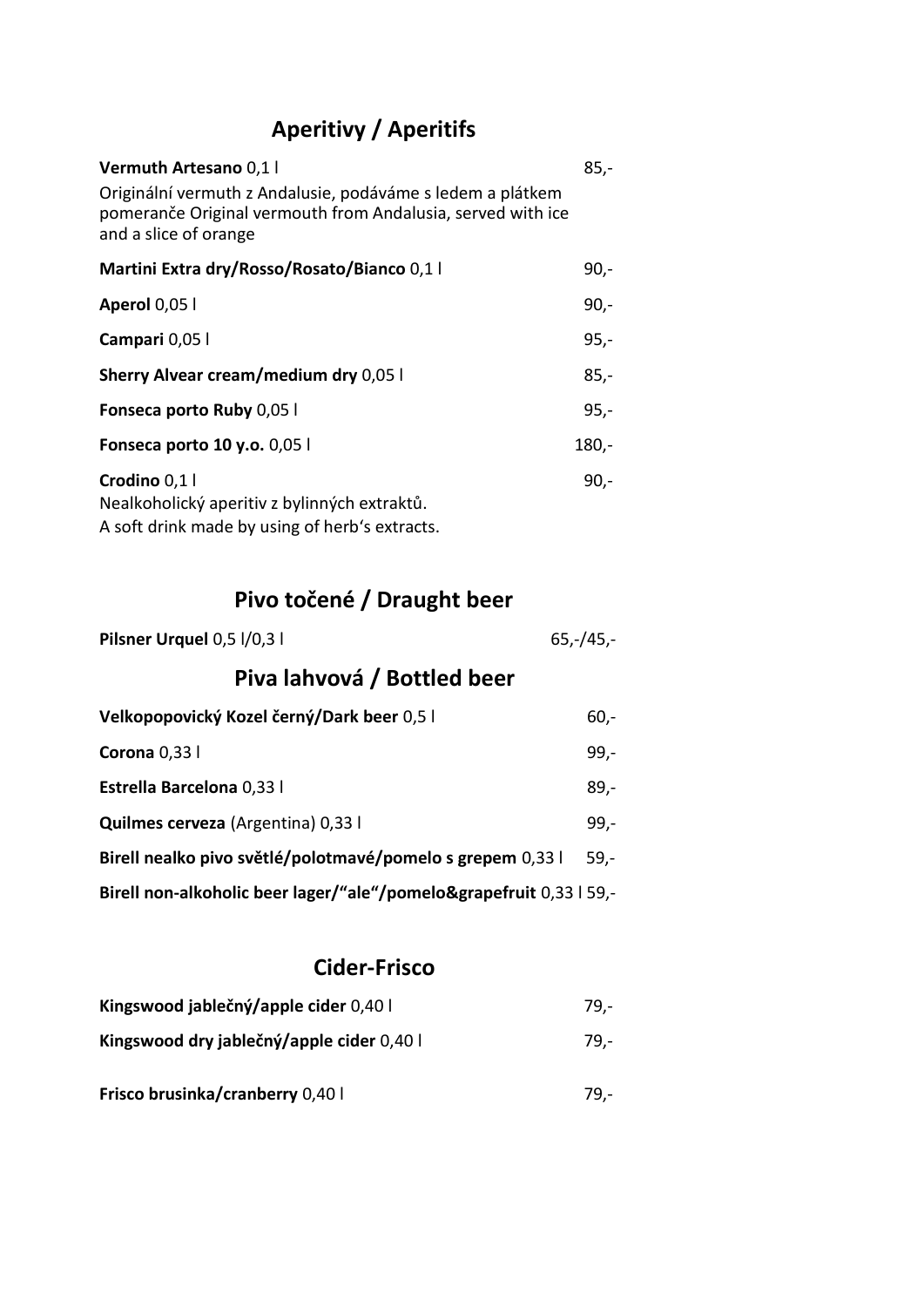# **Vodka 0,04 l**

| <b>Finlandia</b>                     | $90 -$  |
|--------------------------------------|---------|
| <b>Finlandia Cranberry</b>           | $90,-$  |
| <b>Russian Standard</b>              | $95,-$  |
| <b>Russian Standard Premium gold</b> | $110,-$ |
| Gin 0,04 l                           |         |
| <b>Beefeater</b>                     | $95,-$  |
| <b>Bombay saphire</b>                | $110,-$ |
| Tequila 0,04 l                       |         |
| Casco viejo blanco                   | $95,-$  |
| Casco viejo joven                    | $95,-$  |
| Cabrito blanco 100% agáve            | $135,-$ |
| Cabrito reposado 100% agáve          | $135,-$ |
| Bourbon, Whiskey 0,04 l              |         |
| <b>Bulleit Bourbon</b>               | $120 -$ |
| <b>Jack Daniel's</b>                 | $110,-$ |
| <b>Tullamore Dew</b>                 | $99,-$  |
| Jameson                              | $99,-$  |
| <b>Johny Walker Black label</b>      | $135,-$ |
| Chivas Regal 12y.o.                  | $145,-$ |
| Scotch single malt 0,04 l            |         |
| Laphroaig 10y.o.                     | $180,-$ |

**The Glenlivet 12 y.o.** 180,-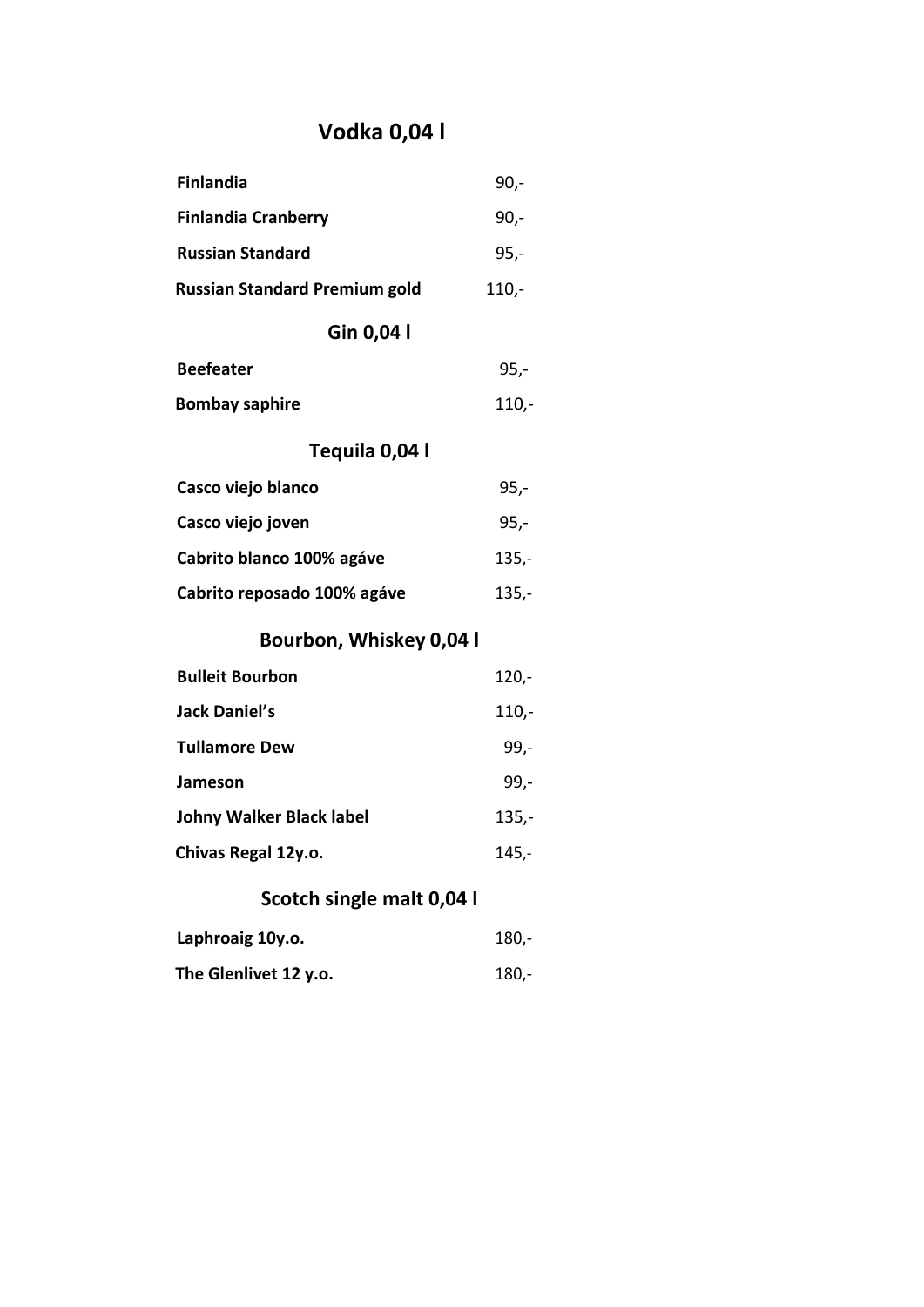#### **Cognac, Brandy 0,04 l**

| <b>Hennessy VS</b>   | $175,-$       |
|----------------------|---------------|
| <b>Hennessy VSOP</b> | <u> 199.-</u> |
| Metaxa*****          | $99 -$        |

#### **Španělské / Spanish Brandy 0,04 l**

#### **Carlos I Solera Gran Reserva** 165,-**Brandy de Jeréz**

Španělské brandy tmavozlaté barvy s vůní pražených mandlí, karamelu, vanilky a muškátu. Carlos I Solera Gran Reserva je 12-leté španělské brandy nejvyšší kvality. V tomto brandy naleznete hřejivé slunce Andalusie.

The intense dark colour with aromas of roasted almonds, caramel, vanilla and nutmeg. Carlos I Solera Gran Reserva is 12-years top quality brandy.

#### **Gran Duque de Alba Solera Gran Reserva** 165,- **Brandy de Jeréz**

Podle vévody z Alby, španělského vojevůdce a diplomata, bylo pojmenováno slavné brandy v kategorii [Solera G](http://www.global-wines.cz/solera)ran Reserva. Barva vlašského ořechu, vůně karamelu a sušeného ovoce, suché na patře, s pikantní příchutí citrónu a vanilky, s velmi ovocným závěrem. Podle časopisu Wine Enthusiast patří mezi čtyři nejlepší španělské brandy v této kategorii.

This famous Solera Gran Reserva brandy was named after well-known Spanish duke. Mahogany colour with aroma of caramel, dried fruits and spicy lemon and vanilla, with a long finish. According to Wine Enthusiast belongs to four best brandies in its category.

#### **Cardenal Mendoza Solera Gran Reserva** 165,- **Brandy de Jeréz**

Brandy Cardenal Mendoza zraje v amerických dubových sudech, které byly předtím použity pro zrání vín Pedro Ximenez a Oloroso. Výsledkem je tmavá mahagonová barva, zářivá, lesklá a průhledná. Elegantní a čisté aroma připomíná víno, společně s náznaky rozinek a švestek.

Cardenal Mendosa brandy is aged in American oak barrels previously used to age Pedro Ximenez and Oloroso wines. Dark mahogany colour with aromas of raisins and plums, espresso coffee and a touch of liquorice.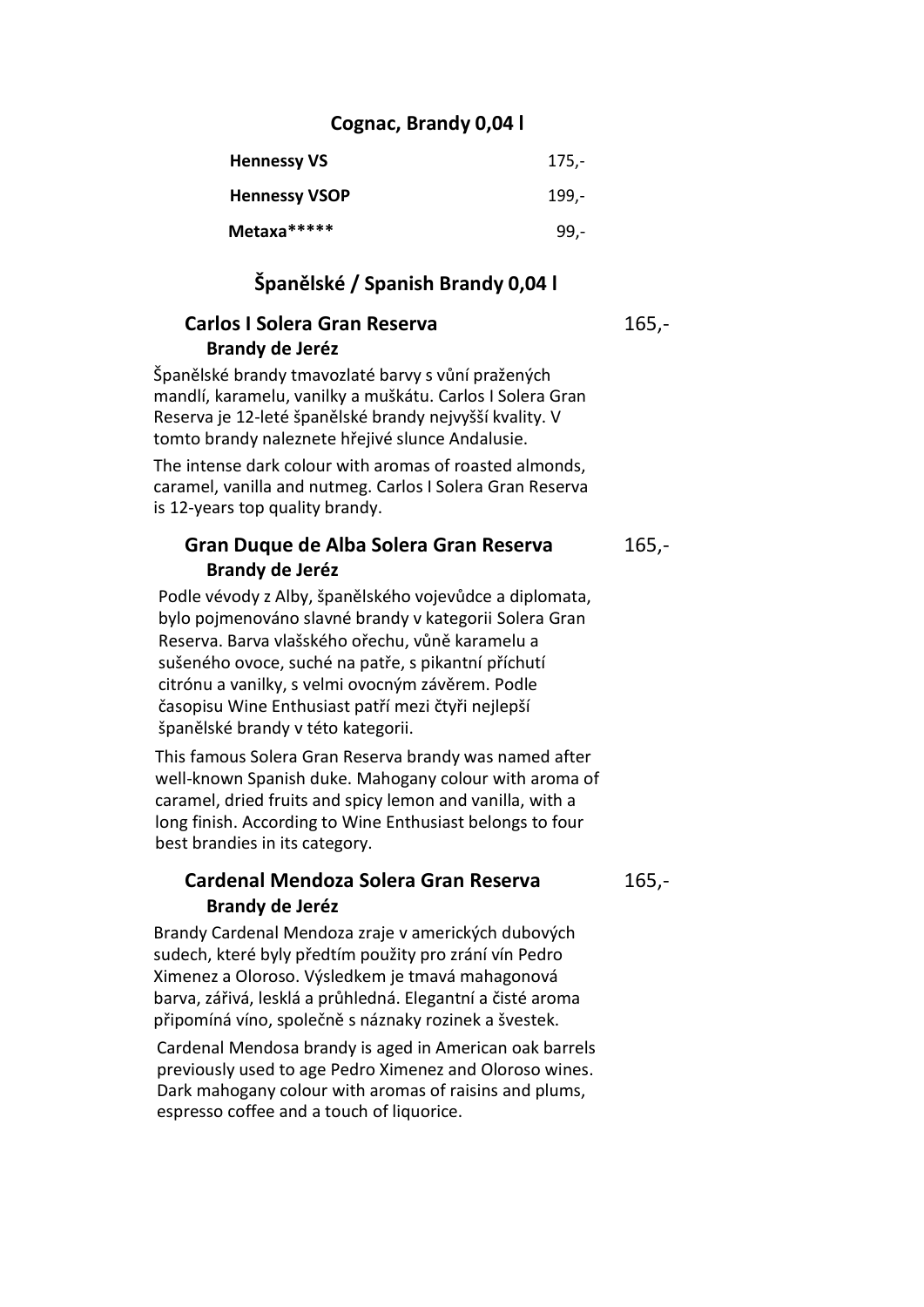### **Rum 0,04 l**

| Abuelo Aňejo 5y.o. (Panama)               | $99 -$  |
|-------------------------------------------|---------|
| Abuelo Reserva Superior 7y.o. (Panama)    | $125 -$ |
| Abuelo Gran Reserva 12y.o. (Panama)       | $165,-$ |
| Zacapa Centenario 23 (Guatemala)          | $199,-$ |
| Diplomático Reserva Exclusiva (Venezuela) | $165,-$ |
| Pyrat XO Reserve (Anguilla)               | $165,-$ |
| Don Papa (Filipíny)                       | $165,-$ |
| Sérum Elixir de ron (Panama)              | $125 -$ |
| Chairman's Reserve Spiced (Jamaika)       | $115,-$ |

### **Destiláty, Likéry / Spirits, Liqueurs 0,04 l**

| Grappa Marzardo Le Diciotto Lune | $170,-$ |
|----------------------------------|---------|
| <b>Absinth Hills</b>             | $95,-$  |
| <b>Amareto Venice</b>            | $85,-$  |
| Cointreau                        | $120 -$ |
| <b>Baileys</b>                   | $95 -$  |
| Kahlúa                           | $90 -$  |
| Sambuca Ramazzotti               | $95,-$  |
| Jägermeister                     | $90 -$  |

# **České destiláty, Likéry / Czech spirits, Liqueurs**

| Slivovice (plum brandy)        | $95 -$ |
|--------------------------------|--------|
| Meruňkovice (apricot brandy)   | $95,-$ |
| Jablkovice (apple brandy)      | $95,-$ |
| <b>Fernet Stock / Citrus</b>   | $80 -$ |
| Becherovka Original / Lemond   | $95 -$ |
| <b>Ořechovice</b> (nut brandy) | 95,-   |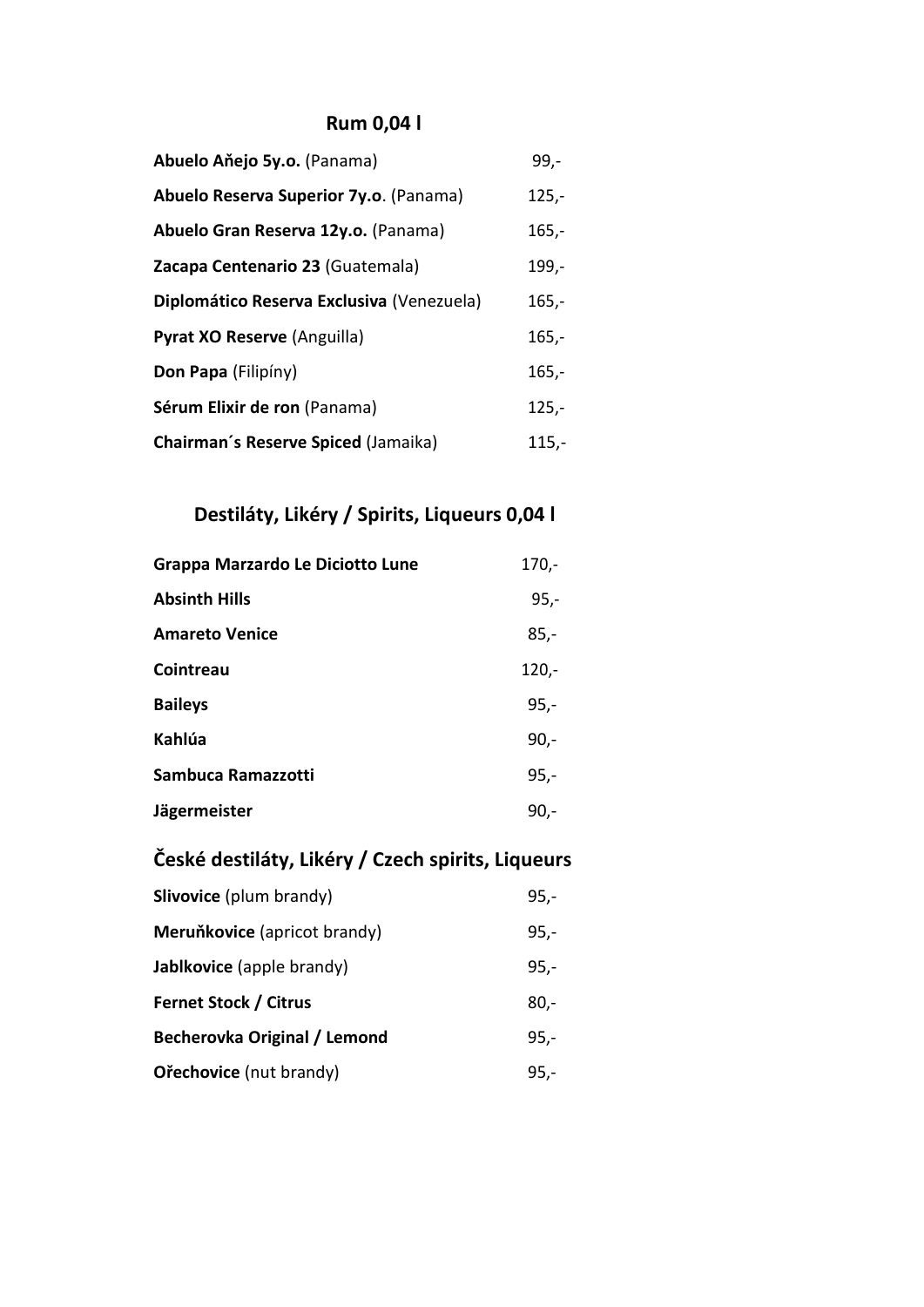# **Nealkoholické nápoje / Soft drinks**

| Coca-Cola 0,33 l                                                                                          | 59,-         |
|-----------------------------------------------------------------------------------------------------------|--------------|
| Coca-Cola light 0,33 l                                                                                    | $59 -$       |
| Coca-Cola zero 0,33 l                                                                                     | $59 -$       |
| Fanta orange 0,33 l                                                                                       | $59,-$       |
| <b>Sprite 0,331</b>                                                                                       | $59 -$       |
| Ice tea 0,2 I (broskev, citron / peach, lemon)                                                            | $59 -$       |
| Kinley Tonic Water 0,25 l                                                                                 | $59 -$       |
| Kinley Ginger Ale 0,25 l                                                                                  | $59 -$       |
| Mattoni 0,33   / 0,75                                                                                     | $49,-/90,-$  |
| (perlivá, jemně perlivá / sparkling, gently sparkling water)                                              |              |
| Aquila 0,33 l / 0,75 l                                                                                    | 49,-/90,-    |
| (neperlivá / still water)                                                                                 |              |
| Aqua de la casa 0,7 l                                                                                     | 49,-         |
| (Kohoutková voda s pomerančem a mátou /<br>tap water with orange and mint)                                |              |
| Džus Pfanner / Juice 0,2 l                                                                                | $55,-$       |
| (pomeranč, jablko, hruška, jahoda, ananas, rajče /<br>orange, apple, pear, strawberry, pineapple, tomato) |              |
| Čerstvý džus / Fresh juice 0,2 l / 0,4 l                                                                  | 85,- /130,-  |
| (grep, pomeranč, mix / (grapefruit, orange, mix)                                                          |              |
| Domácí limonády / Homemade lemonades 0,3 l / 0,7 l                                                        | $65,-/115,-$ |
| (oranžáda, citronáda, zázvorová, okurková, bezinková,<br>mátovo-zázvorová /                               |              |
| orangeade, lemonade, ginger, cucumber, elderflower,<br>mint-ginger)                                       |              |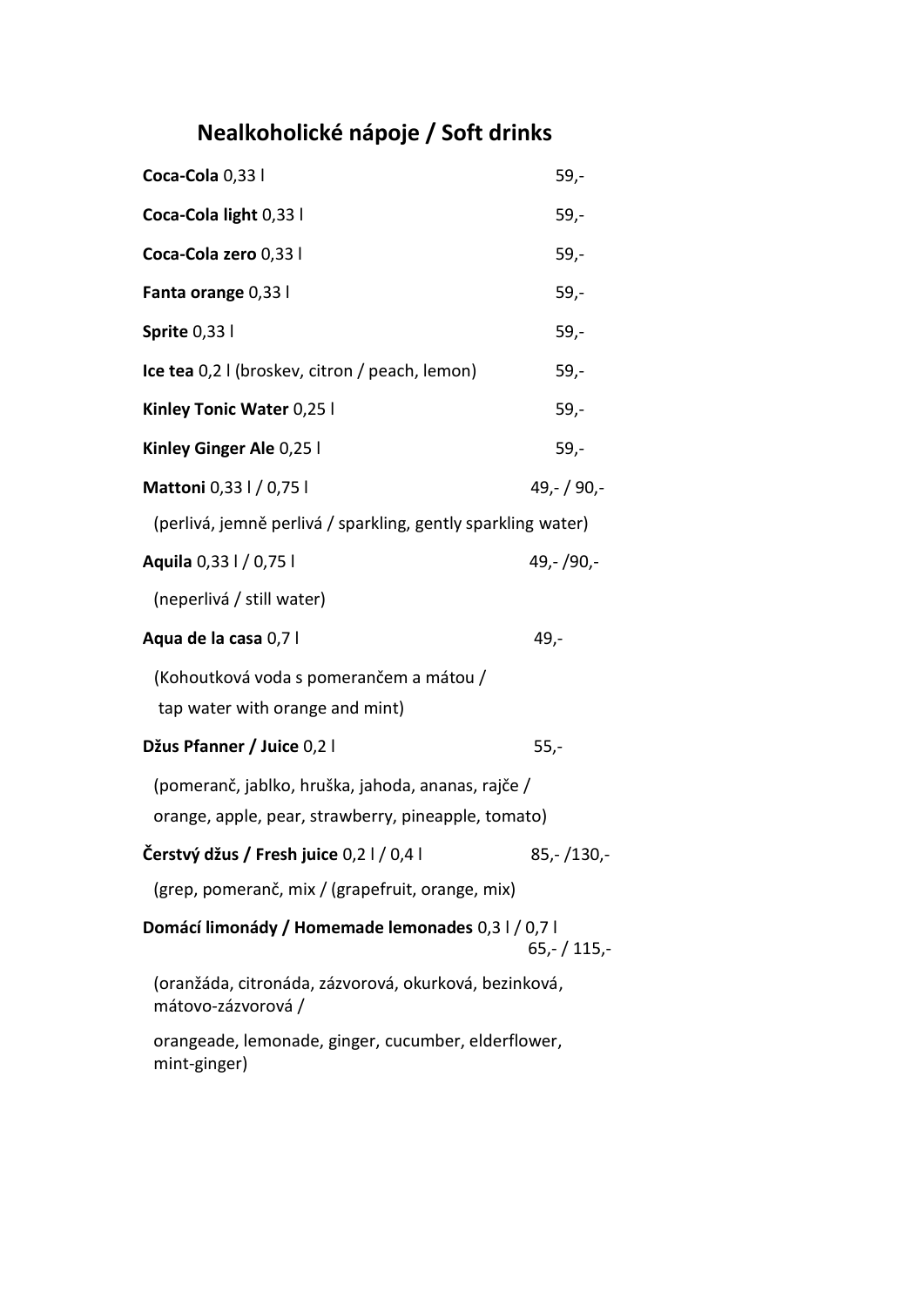# **Teplé nápoje / Hot drinks**

| Grog                                                                             | $60 -$ |
|----------------------------------------------------------------------------------|--------|
| Domácí svařené víno / Homemade hot wine                                          | 75.-   |
| Horká čokoláda na špejli / Hot chocolate Stick<br>(mléčná / hořká / milk / dark) | 60.-   |

### **Káva / Coffee**

| Čerstvě pražená káva z lokální pražírny. |        |
|------------------------------------------|--------|
| La Boca směs 90% Arabica, 10% Robusta.   |        |
| Fresh roasted coffee from local roaster. |        |
| La Boca blend 90% Arabica, 10% Robusta.  |        |
| Ristretto                                | $55,-$ |
| <b>Espresso</b>                          | $55,-$ |
| <b>Espresso lungo</b>                    | $55,-$ |
| <b>Espresso macchiato</b>                | $55,-$ |
| Cappuccino                               | $65,-$ |
| Late Macchiato                           | $75,-$ |
| Flat White (dvojité / double cappuccino) | $95 -$ |

### **Kávové speciality s domácí šlehačkou**

Special coffee with homemade whipped cream

| Alžírská káva / Algerian coffee           | $95,-$  |
|-------------------------------------------|---------|
| Irská káva / Irish coffee                 | 145,-   |
| Baileys káva / Baileys coffee             | $145,-$ |
| Kahlúa káva / Kahlúa coffee               | $135,-$ |
| Amaretto káva / Amaretto coffee           | $115,-$ |
| Vídeňská káva / Viennese coffee           | $95,-$  |
| Mléčná ledová káva / Ice coffee with milk | $95 -$  |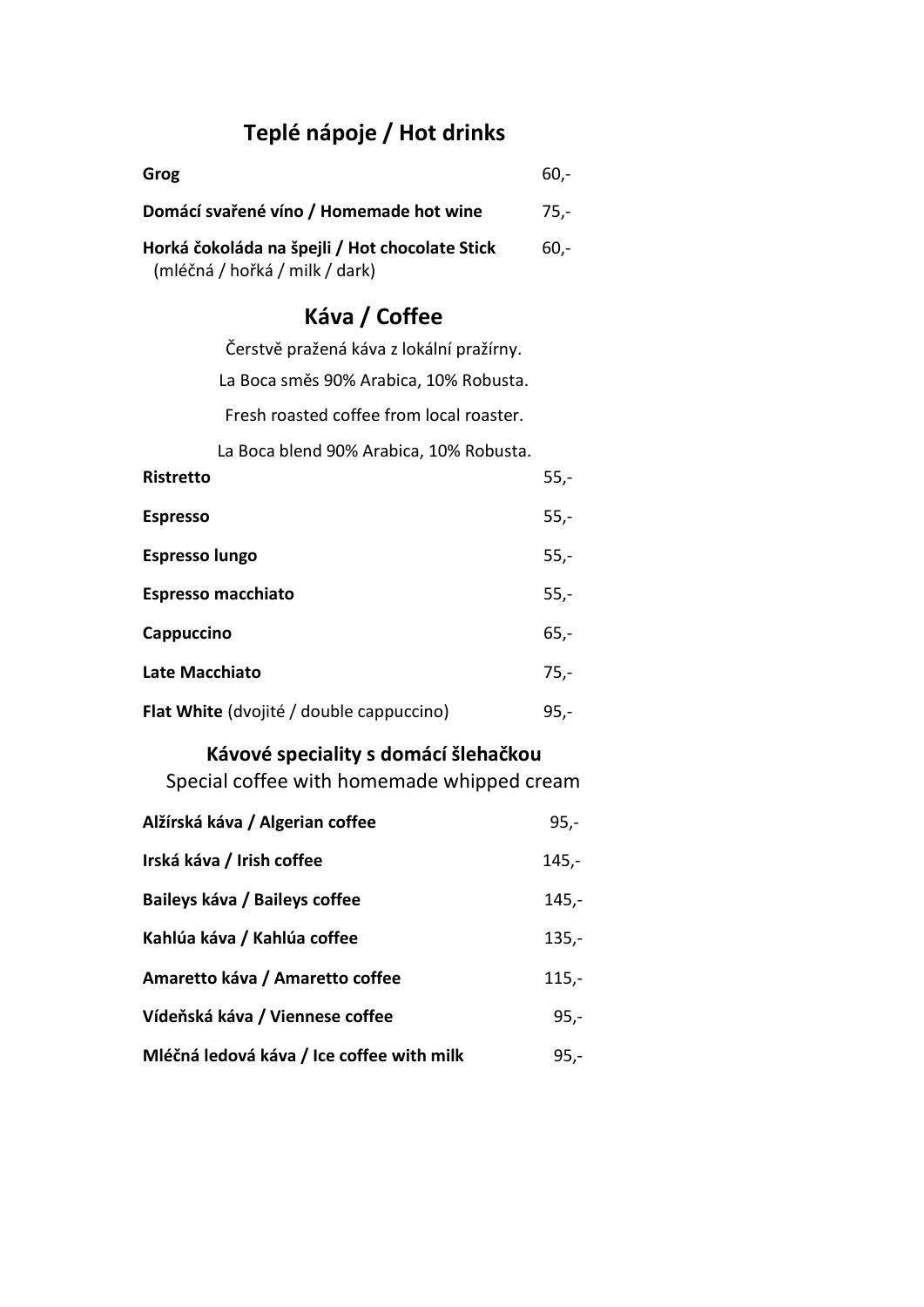# **Čaj / Tea**

## **Sypané čaje / Loose Leaf Tea**

| <b>English Breakfast</b>                   | $65 -$ |
|--------------------------------------------|--------|
| Černý čaj s višní / Black tea with cherry  | $65,-$ |
| <b>Earl Grey</b>                           | $65,-$ |
| Zelený / Green tea                         | $65 -$ |
| Heřmánkový / Camomile tea                  | $65 -$ |
| Ovocný jahoda a malina / Fruit tea with    |        |
| strawberries&raspberries                   | $65,-$ |
| <b>Rooibos</b>                             | $65 -$ |
| (neobsahuje tein / Theine-free)            |        |
| Čaj z čerstvé máty / Fresh mint tea        | $75,-$ |
| Čaj z čerstvého zázvoru / Fresh ginger tea | $75 -$ |

#### **Mate**

Tradiční nápoj z Jižní Ameriky, který se připravuje z lístků a stonků Cesmíny paraguayské. Vysoký obsah kofeinu zaručuje příliv energie při duševní a fyzické vyčerpanosti.

A traditional drink from South America made by using of the leaves and stalks of Yerba mate. The high caffeine content provides an influx of energy in the case of mental and physical exhaustion.

| Yerba Mate se stonky / with stalks                         | $70 -$ |
|------------------------------------------------------------|--------|
| Mate zelené / Green Mate                                   | 70,-   |
| Mate ochucené s kousky ananasu a pomerančové kůry          |        |
| Mate flavoured with pieces of pineapple and orange<br>peel |        |

75,-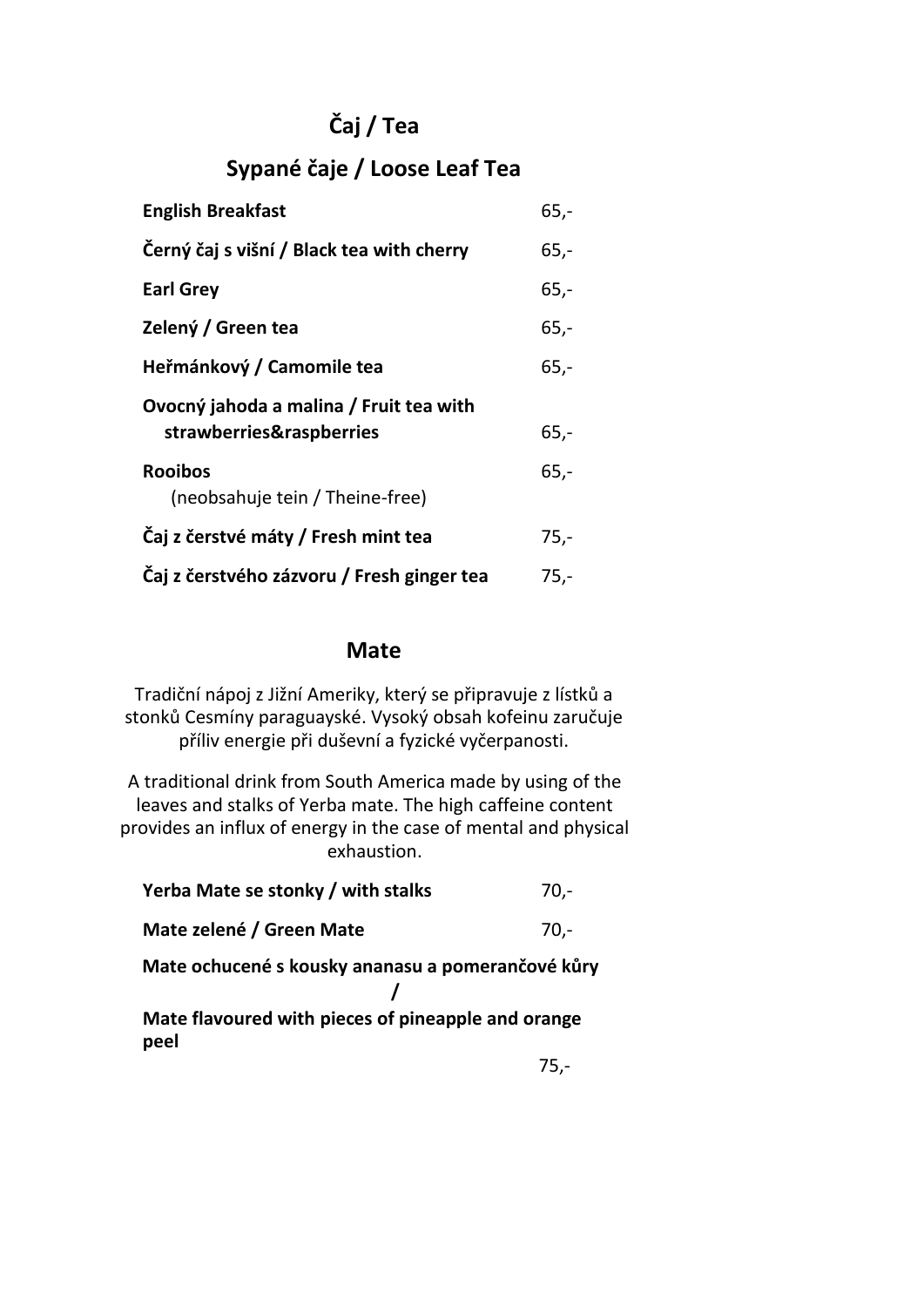# **Koktejly / Cocktails**

| Domácí / Homemade Sangría 0,3 l / 0,7 l<br>Tradiční Španělský vinný nápoj s vermutem, jablky a pomeranči.<br>Traditional Spanish wine drink with vermouth, apples and oranges. | $75,-/145,-$ |
|--------------------------------------------------------------------------------------------------------------------------------------------------------------------------------|--------------|
| La Boca Martini sweet cocktail                                                                                                                                                 | $140 -$      |
| Finlandia Cranberry, Martini Bianco                                                                                                                                            |              |
| Martini dry cocktail                                                                                                                                                           | $140 -$      |
| Gin, Martini dry                                                                                                                                                               |              |
| <b>Margharita</b>                                                                                                                                                              | $165,-$      |
| Tequila, Cointreau, Fresh lemon juice                                                                                                                                          |              |
| Caipirinha                                                                                                                                                                     | $140,-$      |
| Limety/limes, cukr/sugar, Cachaca                                                                                                                                              |              |
| <b>Tequila sunrise</b><br>Tequila, Pomerančový/orange juice, Grenadine                                                                                                         | $155,-$      |
| <b>Pina Colada</b>                                                                                                                                                             | $160 -$      |
| Rum, Kokosový/Coconut sirup, smetana/cream,                                                                                                                                    |              |
| ananasový/pineapple juice                                                                                                                                                      |              |
| Mojito                                                                                                                                                                         | $160 -$      |
| Limety/limes, cukr/sugar, máta/mint, Rum, Soda Water                                                                                                                           |              |
| Ovocné Mojito / Fruity Mojito                                                                                                                                                  | $165 -$      |
| (jahoda, malina, kokos, bezinka/                                                                                                                                               |              |
| (strawberry, raspberry, coconut, elderflower)                                                                                                                                  |              |
| <b>Gin Fizz</b>                                                                                                                                                                | $140 -$      |
| Gin, citronová šťáva/lemon juice, cukr/sugar, soda water                                                                                                                       |              |
| <b>Elderflower Fizz</b>                                                                                                                                                        | $160,-$      |
| Bezinková varianta oblíbeného gin fizzu se zázvorem /                                                                                                                          |              |
| Elderflower Gin Fizz with ginger                                                                                                                                               |              |
| <b>Aperol Spritz</b>                                                                                                                                                           | $160 -$      |
| Aperol, Cava perlivé víno/sparkling wine, soda water                                                                                                                           |              |
| <b>Bloody Mary</b>                                                                                                                                                             | $165,-$      |
| Rajčatový džus, vodka, worcestrová omáčka, tabasco, sůl, pepř/<br>Tomato juice, vodka, worchestre sauce, tabasco, salt, pepper                                                 |              |
|                                                                                                                                                                                |              |

# **Nealkoholické koktejly / Non-alcoholic cocktails**

| <b>Non-alcoholic Aperol Spritz</b>                                                        | $135,-$ |
|-------------------------------------------------------------------------------------------|---------|
| Novinka !!                                                                                |         |
| <b>Coconut Dream</b>                                                                      | $95,-$  |
| Kokosový/coconut sirup, pomerančový/orange & ananasový/<br>pineapple juice, smetana/cream |         |
| <b>Miami</b>                                                                              | $95 -$  |
| Pomerančový/orange &ananasový/pineapple juice, lime<br>juice, grenadine                   |         |
| <b>Virgin Mojito</b>                                                                      | $95 -$  |
| Limety/limes, cukr/sugar, máta/mint, soda water                                           |         |
| <b>Virgin Fruit Mojito</b>                                                                | $125 -$ |
| Jahoda, malina, bezinka, kokos/                                                           |         |
| strawberry, raspberry, elderflower, coconut                                               |         |